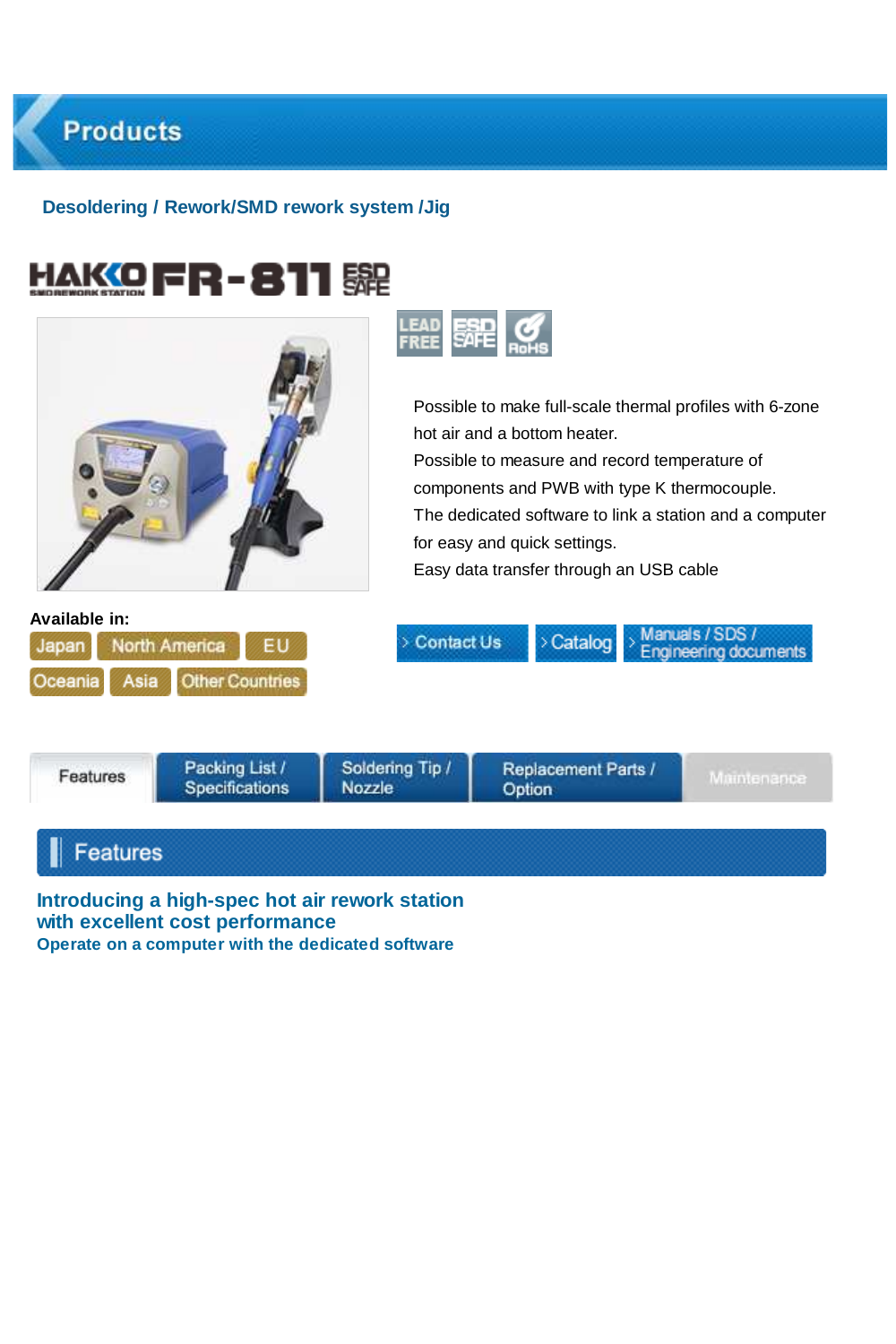

#### **The functions needed for SMD rework are in a compact body**

A low cost SMD rework can be assembled with FR-811, dedicated software and options.

# **・Possible to make full-scale thermal profiles with 6-zone hot air and a bottom heater.**

A basic thermal profile is composed of the 5 parts shown above. FR-811 can provide 6 zones in which temperature, time, and air flow are controlled. Therefore FR-811 can make a full-scale thermal profile which is close to reflow profiles made by a reflow oven.



#### **・Record thermal data**

By connecting a thermocouple included with FR-811, the temperature of the component or circuit board can be measured and recorded. In addition, if "TC LINK" is set, the heater output can be automatically controlled so that the temperature of the thermocouple attached to the component or circuit board follows the set profile.

**・Operation on a PC for various settings**

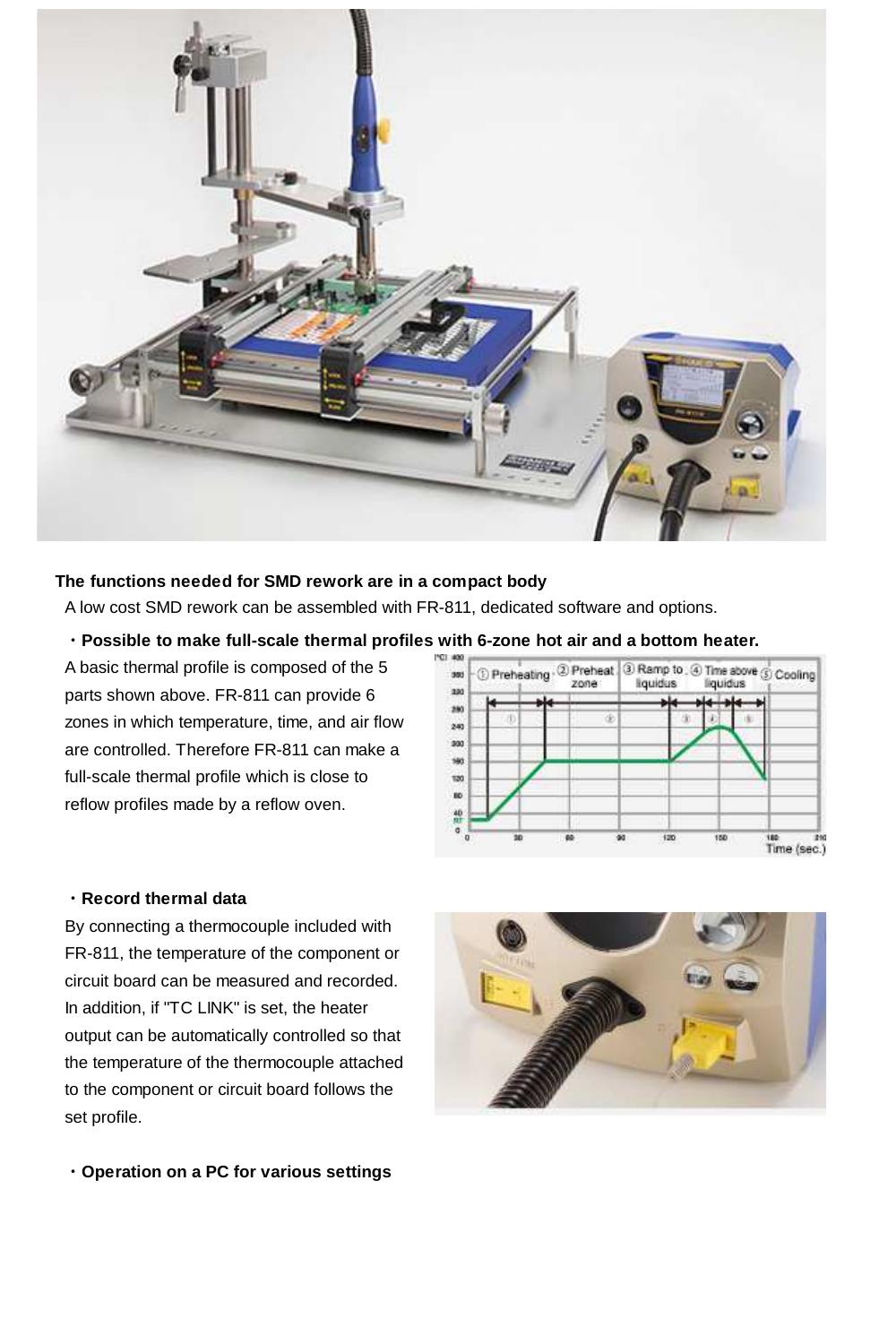By connecting FR-811 and a computer with a USB cable and using the dedicated software which comes as standard, a set thermal profile and actual temperature change can be shown in a graph in real time. Also, change of thermal profile and fine adjustment in a profile can be made on a computer operation. (After making changes, it is necessary to resend the data to FR-811.)

In addition, the set values and graph can be saved in csv format.

| Own File<br><b>Nulleage</b><br><b>House Coleman</b><br>Tak                  | Littlebaul                                                             | 1.234                                                                                     |                                                             | 1200<br>liste.                                                                                                                                    |
|-----------------------------------------------------------------------------|------------------------------------------------------------------------|-------------------------------------------------------------------------------------------|-------------------------------------------------------------|---------------------------------------------------------------------------------------------------------------------------------------------------|
| <b>Keal</b> in                                                              | FOR STOR<br>Time Tues                                                  | At Spreech  15 Closed                                                                     |                                                             |                                                                                                                                                   |
| <b>Posta</b><br><b>Rich</b><br>٠<br>٠<br><b>Figs</b><br>÷<br><b>10:041N</b> | <b>None</b><br>H 3060<br>8.2093<br>$= 3000$<br>men                     | lang<br>Tilk<br>œ<br>٠<br>۰<br>X<br><b>DA</b><br>$\rightarrow$<br>×<br>tin<br>×<br>٠<br>÷ | Time<br>×<br>٠<br>٠<br>٠<br>٠<br>n<br>٠<br>ä<br>×<br>×<br>ш | Values<br>091-01077<br><b>SE 45 YES</b><br>ten as yes<br>٠<br>$46 - 24 + 1$<br>÷                                                                  |
| 12/20<br>٠<br>۰<br>IF GO DATA<br>۰<br>÷<br># ho best<br>Compast             | c<br>٠<br><b>CL20ACE</b><br>٠<br><b>FEDERAL</b><br>-7<br><b>BOTTER</b> | tia<br>-<br>۰<br>۰<br>٠<br><b>In A</b><br>-<br>٠<br><b>TA</b><br>÷<br>$\sim$<br>10        | ٠<br>×<br>۰<br>۰<br>×<br>٠<br>۰<br>×<br>٠                   | ٠<br>$34.46 + 1.7$<br>٠<br><b>CALLAS</b><br>٠                                                                                                     |
| Gaid<br>Oven                                                                | <b>Made</b><br>-<br>يبية<br><b>CONTRACT</b><br>19 Miles<br><b>Sun</b>  | $\sim$<br>Tens<br>$-104$<br><b>TE</b><br>×<br>c. Two commit-                              | <b>They</b><br><b>Place</b><br>×<br>Inc. &<br>٠<br>x        |                                                                                                                                                   |
| f2b<br>iti -<br>mar.<br>m.<br>œ<br>185<br>141 <sup>-1</sup>                 |                                                                        |                                                                                           |                                                             | <b>U. Sank</b><br><b>Bullauk</b><br>The The base of six ext<br><b>Give Stabilities</b><br><b>HELL</b> AND<br><b>IXN</b> with<br><b>Fert</b><br>ww |
| <b>1864</b><br>m.<br>w.<br>NH <sub>1</sub>                                  |                                                                        |                                                                                           | lakes                                                       | Feb.<br><b>Contact</b><br>$-708$<br>請                                                                                                             |
| ti-<br>5.<br>n.<br>×в<br>u<br>w<br>٠<br>ø                                   | <b>TER</b><br>YHY.<br>Ŵ<br> m                                          | 39h<br>ïя                                                                                 | 266  256                                                    | $--$ 8.95<br>$=5040$<br>$10-$<br>$-$ 1100 100<br>$-$ 2404 spring                                                                                  |

\*Click here to enlarge

**・Linked operation with bottom heater** FR-811 can control on/off timing and output of the bottom heater, which is available optionally.



#### **High power and large volume hot air for quick removal of components**

A tool that can provide powerful hot airflow for repairing high heat capacity circuit boards that require high blow volume and high output, and sufficient hot airflow for appropriate blow volume and high output for high-density mounting substrates.



\*2 Varies depnding to nozzle shape

**New user friendly functions for SMD rework**

**・New type of nozzles for improving temperature characteristics**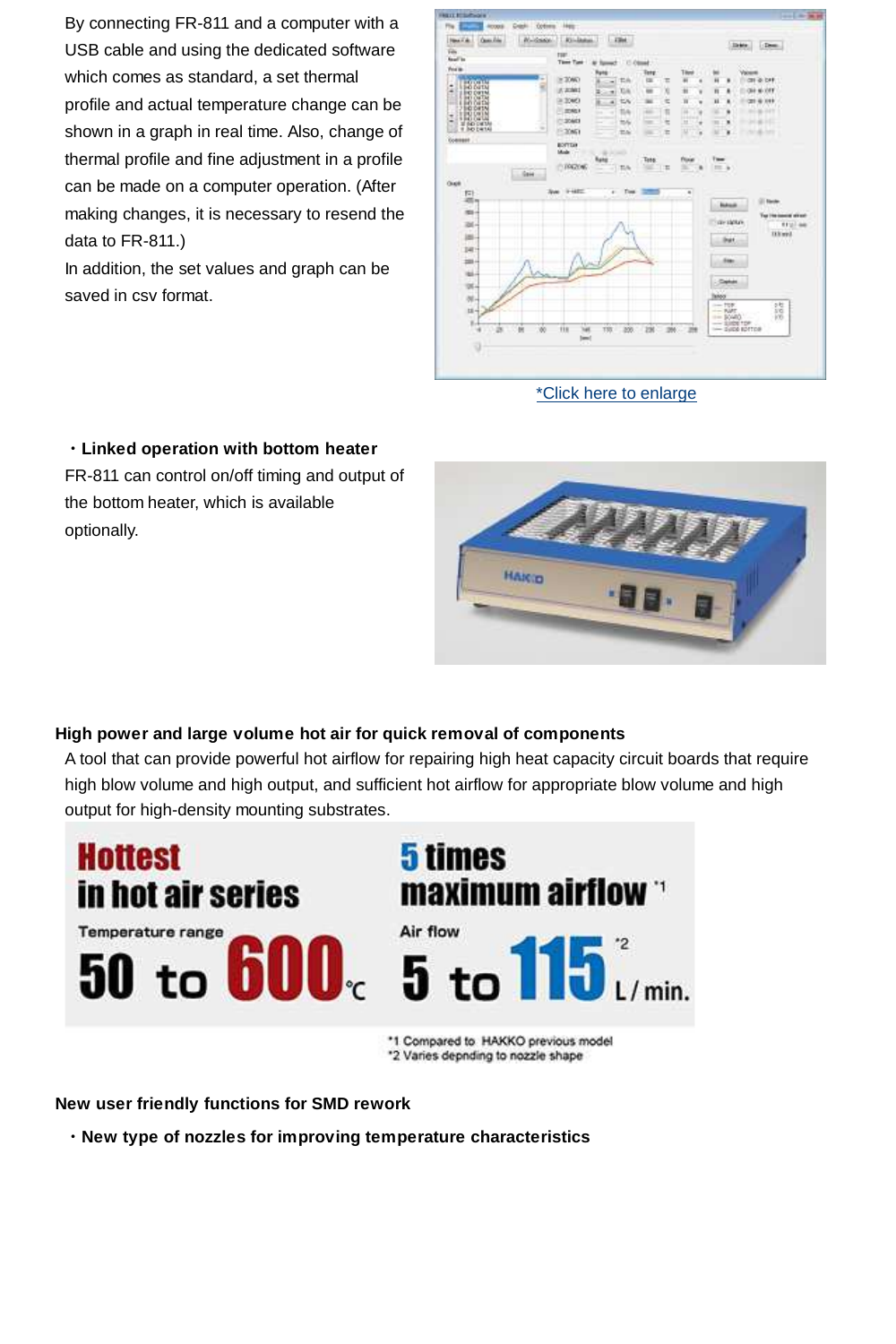The new nozzles improve work efficiency with uniform heating by hot air convection inside the nozzle which is created due to vents on the nozzle top. (Only with BGA nozzles)

#### **・Vacuum pickup function**

The vacuum pickup function is to pick up a component with a suction pad and vacuum. It will pick a component only after the hot air melts solder joints.

This can avoid an error to peel off the land by removing a component with excessive force.

### **・Pickup indicator**

By pre-setting pickup function, a component can be picked up automatically when solder is melted. At the same time, the indication comes up and the moment of picking up will be visible. Even a component and solder joints can not be seen as covered by a nozzle, easy and safe picking up is possible.

#### **Interface designed for intuitive operation. Possible to link to a PC**

#### **・Easy-to-read LCD**

Equipped with a high-visibility LCD to make it easy to check the various product settings or operation status. Indications are displayed using graphics as well as letters and numbers so information can be checked intuitively.

# **・Easy-to-operate multi-direction control knob**

The multi-direction control knob makes it easy to make and change settings shown in the LCD.

There are several ways of knob movements, dialing, pressing, and tilting up and down and left to right for quick operation.









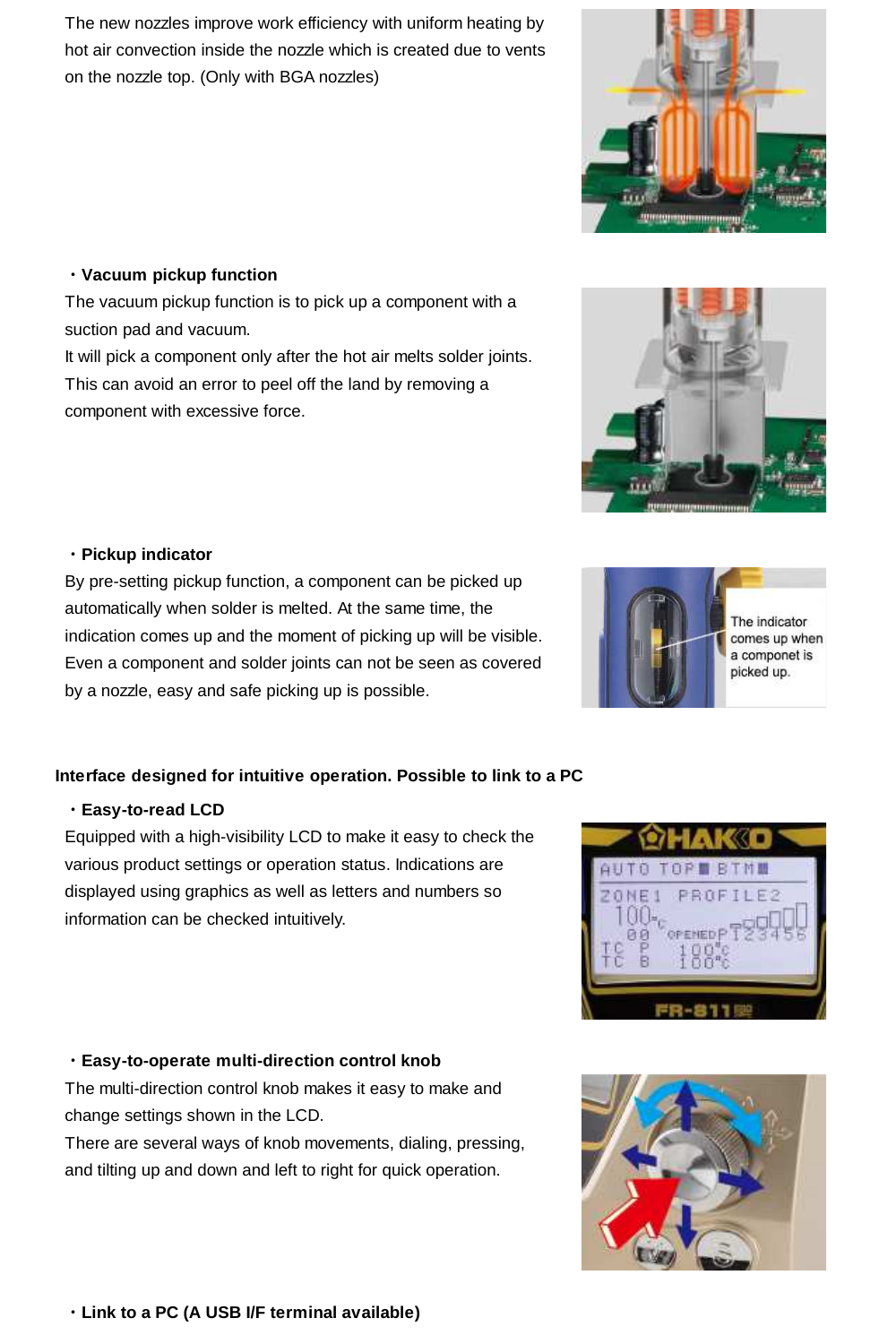A USB I/F terminal is available to link to a computer. The dedicated software, which can display and record various settings or temperature data on a computer screen in real time, is included.

#### **・A USB device terminal for easy data transfer**

Data can be transferred through a USB memory even without a computer.

# **Use conventional HAKKO nozzles**

Projection part

Align the projection part, attach the conventional nozzle to the heater pipe.

\*The heater pipe of HAKKO FR-810 (discontinued) has two projection parts. In order to use the conventional nozzle, put the conversion adaptor on the heater pipe that was included in your purchased HAKKO FR-810 as one of standard accessories. Click here for details.

#### **Simple nozzle removal and easy maintenance**

Nozzle can be changed quickly when working with a wide range of components. Conventional HAKKO nozzles can be used by using a special conversion adapter (option). Heater replacement is also simple.

Quick-change N51 nozzles Simple heater replacement

Simple, tool-free removal and attachment. Simply remove four screws to replace heater.





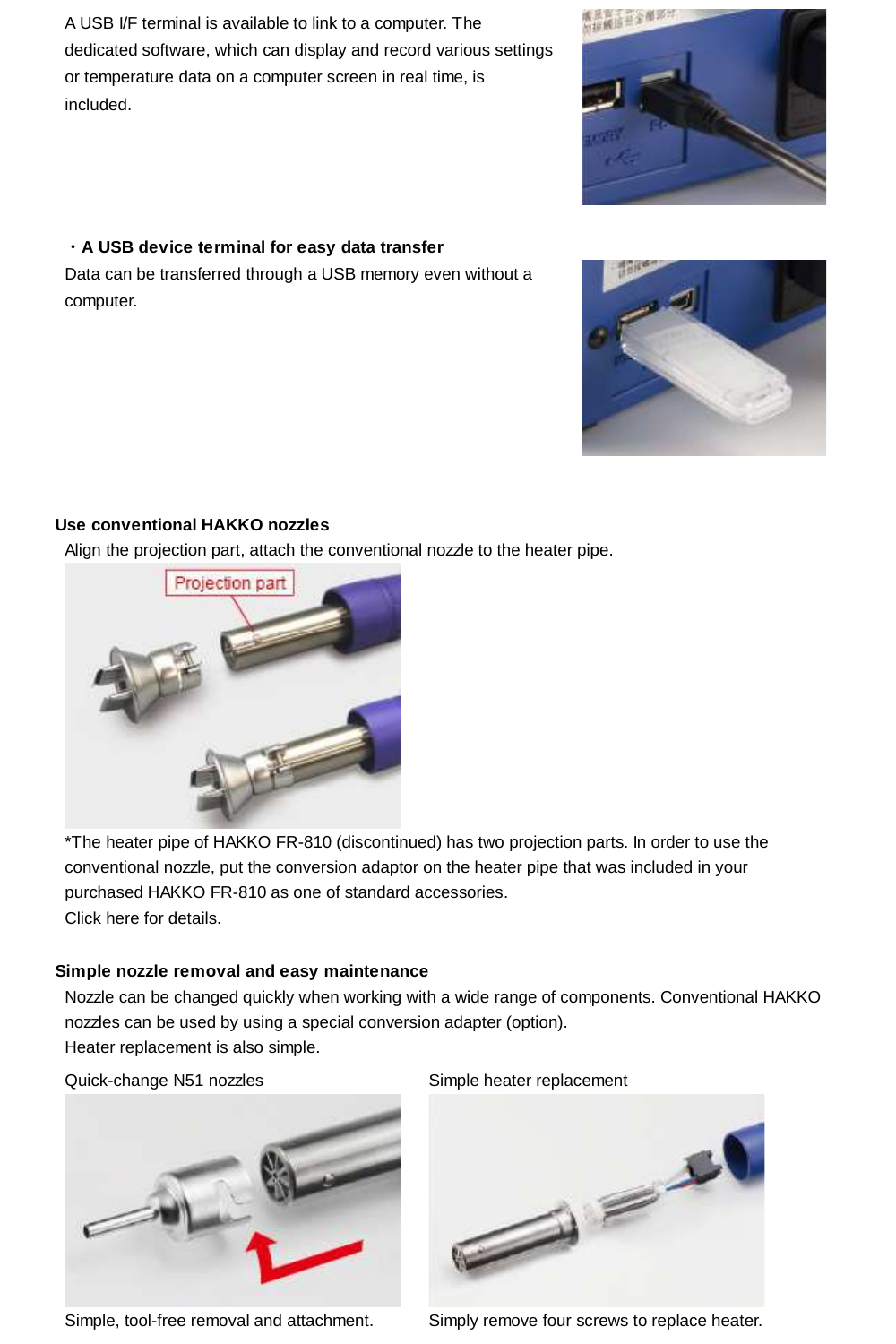# **Can also create a simple thermal profile (same as HAKKO FR-810B)**

### **・Timer function**

Timer function is to control the time of operation.

This can help to prevent parts from overheating and can improve the overall quality of rework.

# **・Chain presets function for making a simple thermal profile**

The chain presets function is to make a simple thermal profile by combining several preset conditions. (Up to 5 steps)

This can improve work efficiency a lot by standardizing work time, avoiding overheating, improving repeatability of operation, and making difficult rework jobs easy.



# **Auto sleep and auto shutoff features**

To ensure safety and conserve power, when the handpiece is placed in the handpiece holder, the auto sleep function will be activated and it will start cooling automatically.

If the handpiece has not been removed from the handpiece holder (e.g. Using it in a rework fixture) and it has been idle for 30 minutes, auto shutoff function will be activated. It will be automatically powered off. Access to settings can be restricted by the password function.

#### **Assembly of a low-cost SMD rework system**

A low cost rework system can be assembled with a bottom heater, a grip fixture, and a board holder.



**Grip Fixture L** A board holder can be easily attached to the large baseplate



**Grip Fixture M** Recommended if a bottom heater is not required or in case of use



**A dedicated bottom heater for FR-811**

Equipped with carbon heaters.